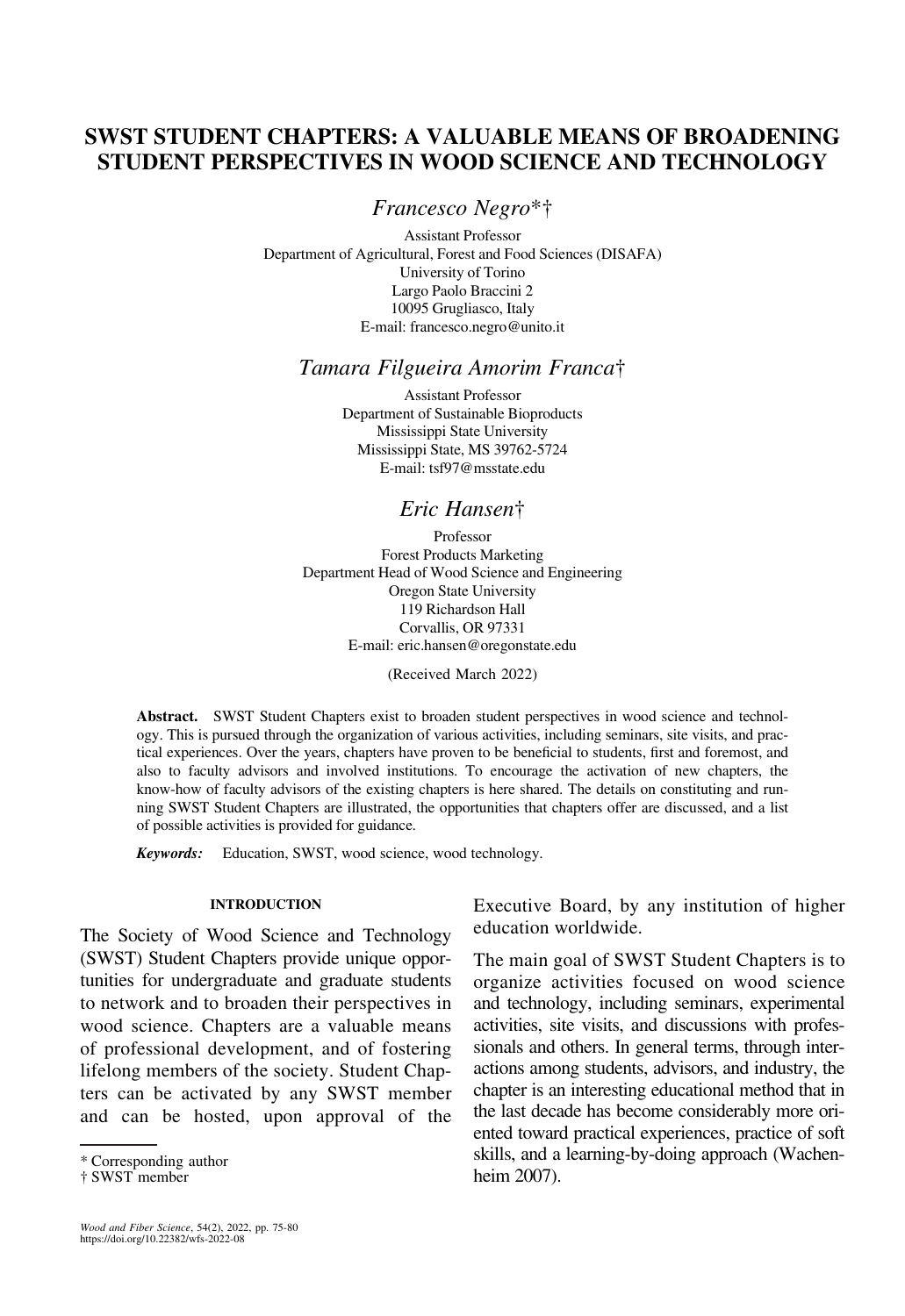SWST is aspiring to extend the number of Student Chapters. Of note, constituting and running SWST Student Chapters is free of charge. Currently, three are active, at the Department of Wood Science and Engineering, Oregon State University (OSU), at the Department of Sustainable Bioproducts, Mississippi State University (MSU), and at the Department of Agricultural, Forest and Food Sciences (DISAFA), University of Torino, Italy. Although SWST has a constitution and bylaws that should be followed by the chapters, each chapter has the opportunity to customize and adapt the activities accordingly to its needs.

Because students represent the future of both the field of wood science and the society, we as faculty advisors of existing chapters would like to share our experience in advising SWST Student Chapters, and encourage other wood science programs to reopen or activate their Student Chapter. In this view, we intend to: 1) share the know-how on constituting and running SWST Student Chapters, and 2) discuss the opportunities inherent in operation of Student Chapters.

#### HOW TO CONSTITUTE AN SWST STUDENT CHAPTER

The process of constituting a Student Chapter is presented as follows, based on the SWST Constitution and Bylaws and on the experience gained by running chapters. The constitution process can be divided into five steps, followed by an annual organizational step (Fig 1).

After the initial idea, the proponent should 1) preliminarily define the characteristics of the proposed Student Chapter. Vision, mission, available facilities, eventual funding, etc. can be considered in this phase. Constitutions of existing Student Chapters are available on the SWST website and can be consulted for framing this initial design. Once the main outline is defined, checking 2) with SWST, hosting institution, students, and students' associations can be recommended. This enables the assessment of the overall feasibility and to refine the elements to be included in the Constitution. Afterward, the most straightforward way to draft the Constitution 3) consists of downloading the Constitutions of Student Chapters active to date and taking them as a model. The proponent can modify or integrate the Constitution according to the specific needs of the proposed Student Chapter; SWST Bylaws on Student Chapters on the SWST website can also be consulted [\(https://www.swst.org/wp/education/student](https://www.swst.org/wp/education/student-chapters/)[chapters/](https://www.swst.org/wp/education/student-chapters/) [10 Mar 2022]). Next, the Constitution and the Faculty advisor must be approved 4) both by the hosting institution and by the SWST executive board. Exchange of official attestations of approval finalizes formation of the Student Chapter. Once the Student Chapter is active, a kick-off meeting 5) can be held. In this occasion, Student officers are nominated and the overall setting is shared with participating students. From then on, an annual organizational meeting 6) shall be organized to nominate new officers, to review the past year and to set goals for the new one.



Figure 1. Outline of the constitution process of a SWST Student Chapter.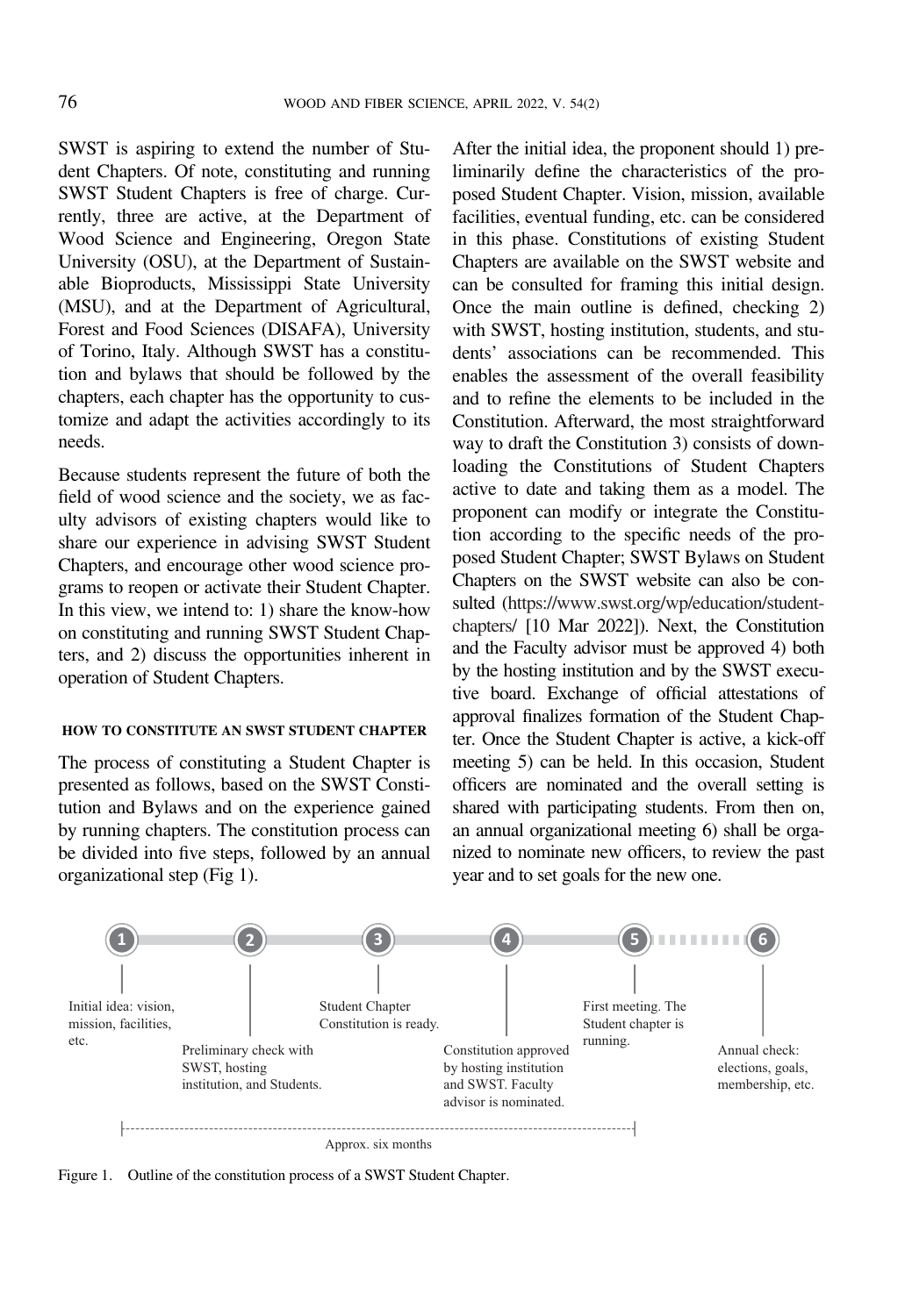### INSIGHT INTO SWST STUDENT CHAPTERS

SWST Student Chapters are intended as flexible organizations that can be set according to the specific needs of the context in which they operate. Relations with existing student associations should be managed to collaborate and to differentiate the initiatives.

Within the broad range of possible set-ups, the main considerations regarding students, faculty advisors, and institutions are presented in the following.

### Students

Enrollment in Student Chapters is free of charge and can be a way for students to obtain SWST membership (see Membership in Table [1\)](#page-3-0). A structured chapter can benefit undergraduate and graduate students by facilitating the organization of seminars, external visits, networking with professionals, lab/experimental activities, and team building. Chapters can ease contacts with associations and students from other sectors, like engineering, and with industries, from which internships or job opportunities can arise. Overall, chapter activities represent an alternative learning pathway, beyond formal teaching in the classroom, where students can embrace new information in an informal setting without exams, homework, etc. In addition, students have the opportunity to develop organizational and leadership skills via serving as an officer of the chapter.

### Faculty Advisors

Depending on the interests of the faculty advisor, the chapter can provide an opportunity to test innovative teaching, fine tune research presentations, and build a strong service element into their CV. Although the role can be demanding, there are no specified time investments. Depending on the support given by the home institution, the faculty advisor may need to be especially in tune with issues around insurance coverage, liability, etc. Of course, an active Student Chapter can help with student

recruiting, benefiting the home department, and indirectly the advisor.

### **Institutions**

By hosting a Student Chapter, institutions acquire a valuable means of promoting practical experiences and innovative education. In addition, they increase their networking opportunities at national and international levels, and also enhance their image as international bodies. The activity of the chapter can also help in recruiting new students and in achieving higher student retention.

Table [1](#page-3-0) provides examples of activities commonly realized by active Student Chapters. Activities can be a single event (a meeting, a seminar) or extended over time (ie the design and realization of a wooden object), and can be proposed both by the faculty advisor and by students. Goals can be directly related to wood science and technology, such as in the case of an experimental activity, or to the development of transferable skills, ie practicing English language or acquiring organizational competencies.

### **CONCLUSIONS**

Teaching methods considerably evolved in the last decade, aiming at increased interaction, inspiring learning, innovative experiences, etc. SWST Student Chapters offer a valuable opportunity to broaden student perspectives in wood science and technology by providing a dynamic environment that favors practical experiences, team building, networking, international perspectives, etc. Actually, experience has shown that Student Chapters not only have positive impacts on students by broadening their network with professionals and promoting leadership and team-building skills, but also, they are beneficial to faculty advisors and involved institutions.

The main factors that lead to having a successful Student Chapter are the amount of time spent by advisors and students, providing high quality activities and meetings, fostering networking opportunities, and educating students to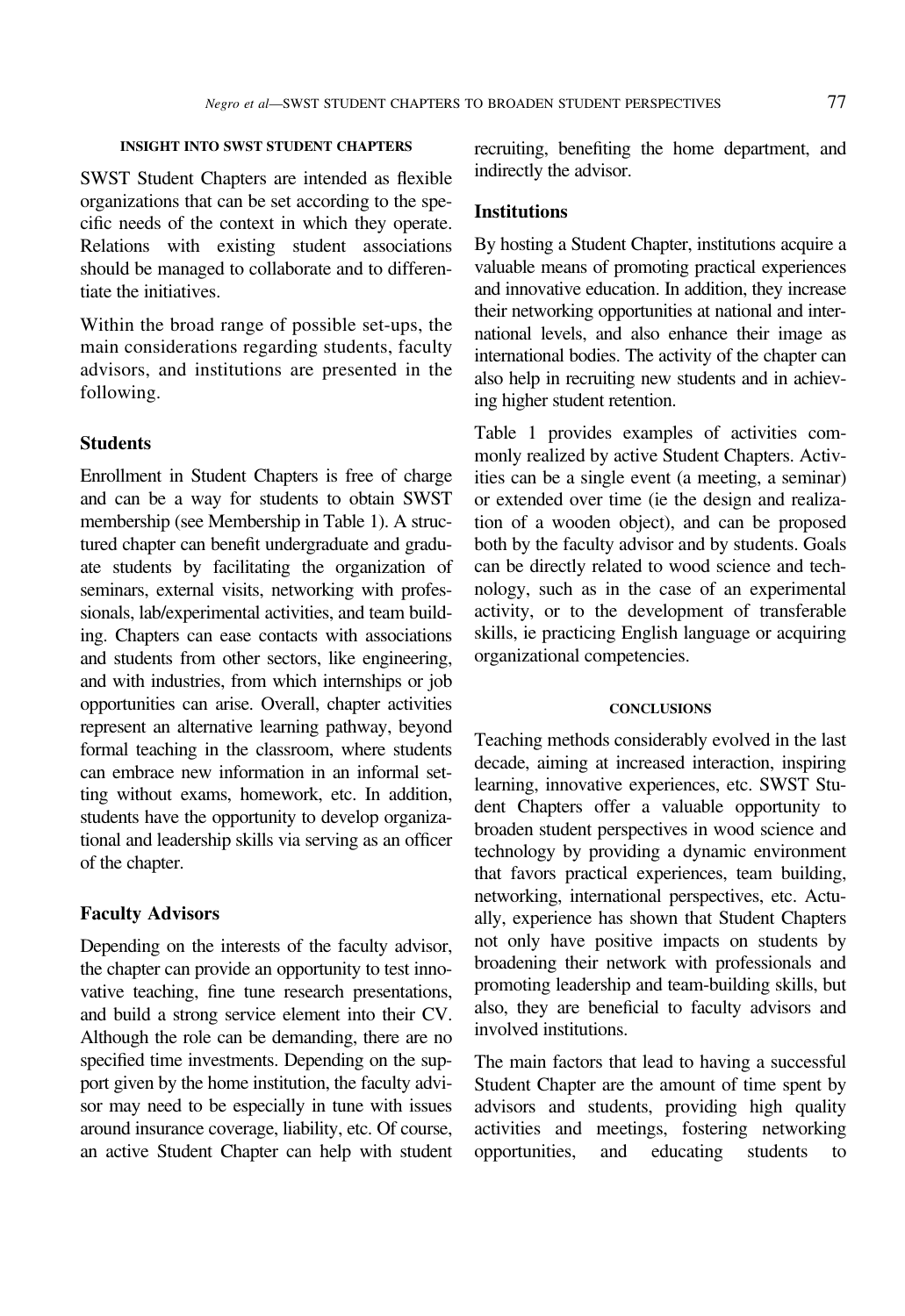| Table 1. Example of activities realiz      |                                                                                                                                                       | ced in the past years, or already scheduled, by existing Student Chapters                                                         |                                                                                                                                                                                                   |                                                                                                                                                                                                                             |
|--------------------------------------------|-------------------------------------------------------------------------------------------------------------------------------------------------------|-----------------------------------------------------------------------------------------------------------------------------------|---------------------------------------------------------------------------------------------------------------------------------------------------------------------------------------------------|-----------------------------------------------------------------------------------------------------------------------------------------------------------------------------------------------------------------------------|
| Activity                                   | Overview                                                                                                                                              | Goal                                                                                                                              | Challenge                                                                                                                                                                                         | Suggestion                                                                                                                                                                                                                  |
| Mill visits/site visits/<br>visit at fairs | facilities and sites, even<br>multiple day long, combined<br>activities such as hiking and<br>parallel recreational<br>camping.<br>with p<br>Visit to | Build a team-oriented<br>organization.                                                                                            | attractive to students that<br>Find activities that will be<br>do not want to work or<br>students. Eg a sawmill<br>do research related to<br>interesting to all<br>visit can be not<br>this area. | Educate and motivate students to<br>show how these experiences<br>go beyond their field and<br>will enrich their views.                                                                                                     |
| ß<br>Development of<br>wooden item         | object, and realize it using the<br>facilities of the institution.<br>Guided by the faculty advisor,<br>students design a wooden                      | Learning the development<br>process (Technology<br>practical working of<br>Readiness Levels);<br>wood.                            | tics has to be scheduled.<br>time-consuming; logis-<br>The activity can be                                                                                                                        | should be realized so that each<br>activity. The activity can also<br>student can take one after the<br>well-defined time window<br>be structured as a contest.<br>Multiple units of the item<br>The activity should have a |
| Volunteering                               | activities that are somehow<br>Collaboration in volunteering<br>related to the curricular<br>disciplines.                                             | Volunteering per se; testing<br>one's skills and learning<br>competences.<br>transferable                                         | be managed, eg drafting<br>Technical aspects have to<br>of a formal agreement<br>with the volunteering<br>association.                                                                            | Adequate scheduling is needed.<br>should be clearly identified.<br>A reference person of the<br>volunteering association                                                                                                    |
| Making of a scientific<br>article          | the speaker is presented, both<br>to discuss the content and to<br>A scientific article authored by<br>show its "making of."                          | Deepening into a specific<br>level, and introducing<br>argument at scientific<br>environment.<br>the research                     | Topics and methods can be<br>students enrolled in first<br>complex, especially for<br>years.                                                                                                      | Forward the article in advance;<br>keep the overview simple.                                                                                                                                                                |
| <b>Book</b> review                         | a book are read and<br>discussed.<br>Parts of                                                                                                         | interest toward specific<br>Activate the students'<br>themes.                                                                     | Parts to be read have to be<br>suitable overview of the<br>selected to give a<br>book.                                                                                                            | her/his work. The book should<br>person or online, to present<br>The author can be invited, in<br>be made available in the<br>institution's library.                                                                        |
| Seminars                                   | Seminars are held by the faculty<br>advisor or by academics and<br>professional.                                                                      | Deepening specific topics<br>in wood science. If the<br>presentation is held in<br>English, students can<br>test their listening. | Topics and methods can be<br>students enrolled in first<br>complex, especially for<br>years of course.                                                                                            | double-check in advance with<br>Keep the overview simple;<br>the speaker.                                                                                                                                                   |

<span id="page-3-0"></span>78 WOOD AND FIBER SCIENCE, APRIL 2022, V. 54(2)

 $\label{eq:constrained} (continued)$ (continued)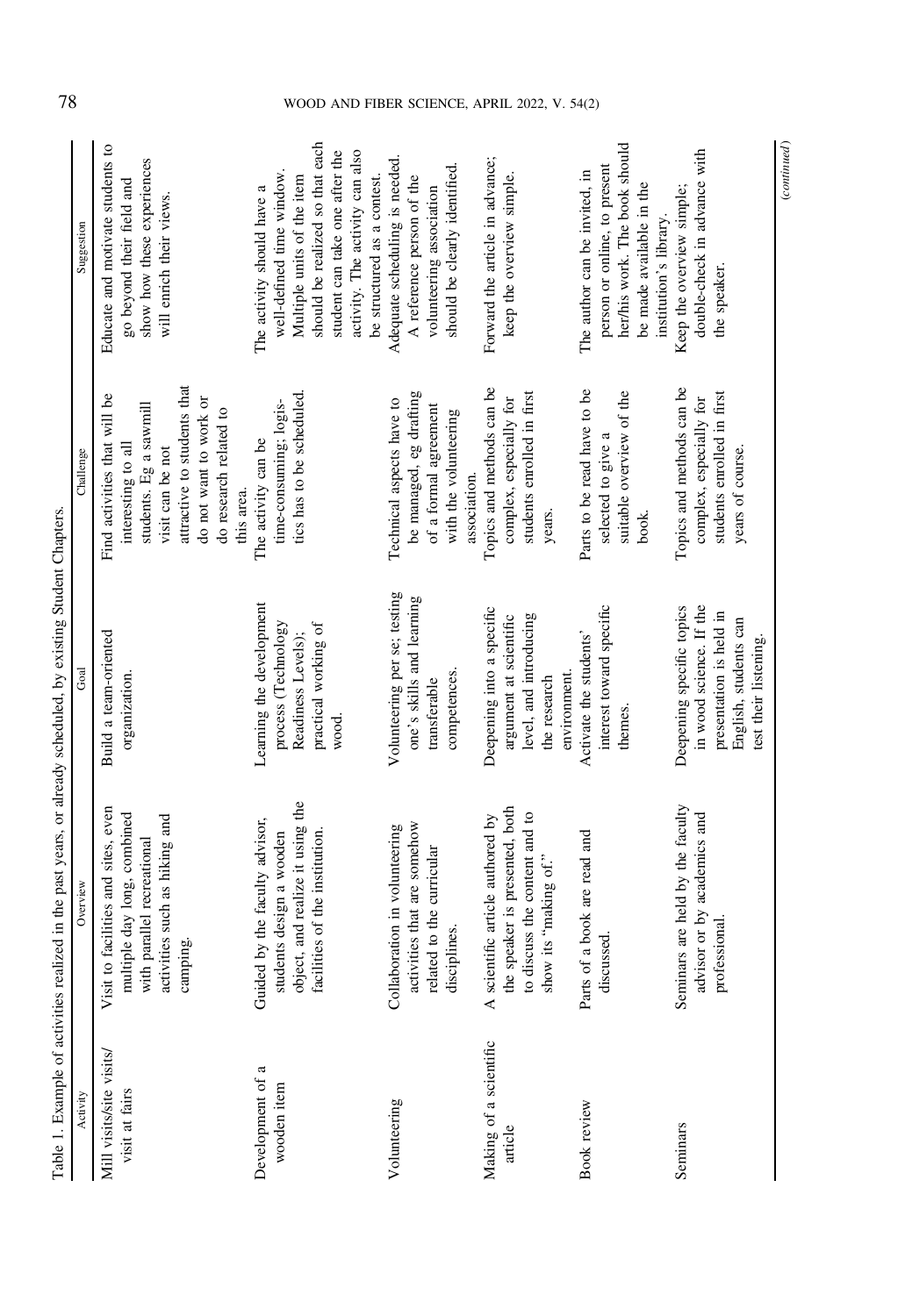|                           | Table 1. Example of activities realized in the past years, or already scheduled, by existing Student Chapters. (cont.)                                                                        |                                                                                                                                                                             |                                                                                                                       |                                                                                                                                                                                                                  |
|---------------------------|-----------------------------------------------------------------------------------------------------------------------------------------------------------------------------------------------|-----------------------------------------------------------------------------------------------------------------------------------------------------------------------------|-----------------------------------------------------------------------------------------------------------------------|------------------------------------------------------------------------------------------------------------------------------------------------------------------------------------------------------------------|
| Activity                  | Overview                                                                                                                                                                                      | Goal                                                                                                                                                                        | Challenge                                                                                                             | Suggestion                                                                                                                                                                                                       |
| Thesis presentations      | discussion; the faculty advisor<br>Bachelor's or Master's degree<br>presentation in front of their<br>colleagues, prior to the final<br>Students practice their<br>comments on it.            | work on a presentation.<br>opportunity to practice<br>realistic environment;<br>their discussion in a<br>students see how to<br>candidates have the<br>See specific topics; | Ensure that the candidate's<br>presentation can result<br>presentation is clear;<br>fine-tuning of the<br>flat.       | prepared; keep the fine-tuning<br>Set the meeting just before the<br>short, just to show how the<br>process works; encourage<br>students to ask questions.<br>candidate is adequately<br>discussion, so that the |
| Organizational<br>meeting | research institutions, and other<br>Once a month during spring and<br>fall semester the Student<br>Chapter receives a guest<br>speaker, from industry,<br>guests.                             | agencies/institutions, and<br>industries, professional<br>associations, research<br>professionals from<br>Interaction with<br>experienced<br>others.                        | engagement to the end<br>Maintain student<br>of each term.                                                            | guests' availability and that<br>Schedule a day/time that fits<br>most students can attend.<br>Meals are provided.                                                                                               |
| Membership                | attend at least three meetings<br>membership for students that<br>per semester and collaborate<br>The chapter pays the SWST<br>east one activity.<br>on at $\bf{1}$                           | To measure attendance and<br>record of which students<br>will earn the<br>membership.                                                                                       | meetings after they meet<br>Keep students engaged to<br>the criteria to earn the<br>participate in the<br>membership. | Attendance is taken at the end of<br>interaction between students<br>every meeting using an app<br>and keeps their attention.<br>presentation given at the<br>with questions from the<br>meeting. This promotes  |
| Financing                 | provided during the meetings.<br>the students decide to pursue.<br>and any other activities that<br>SWST memberships<br>(see above row) and meals<br>a cost involved in<br>paying<br>There is | Pay for expenses related to<br>SWST memberships,<br>meals, and other<br>activities.                                                                                         | Ensure that all students<br>participate.                                                                              | services to the department. For<br>the chapter received money to<br>wood anatomy collection, and<br>needed wooden boxes for the<br>Fundraisings, sponsorships and<br>example, MSU department<br>fabricate them.  |
| Others                    | The students may come up with<br>derived from the chapter.<br>extra activities or clubs                                                                                                       | students outside the<br>interaction between<br>student's chapter.<br>Promote a deeper                                                                                       | interest toward specific<br>Activate the students'<br>themes.                                                         | come together in mini-projects<br>to learn practical work in the<br>"wood club" where students<br>MSU Chapter has created a<br>woodshop.                                                                         |